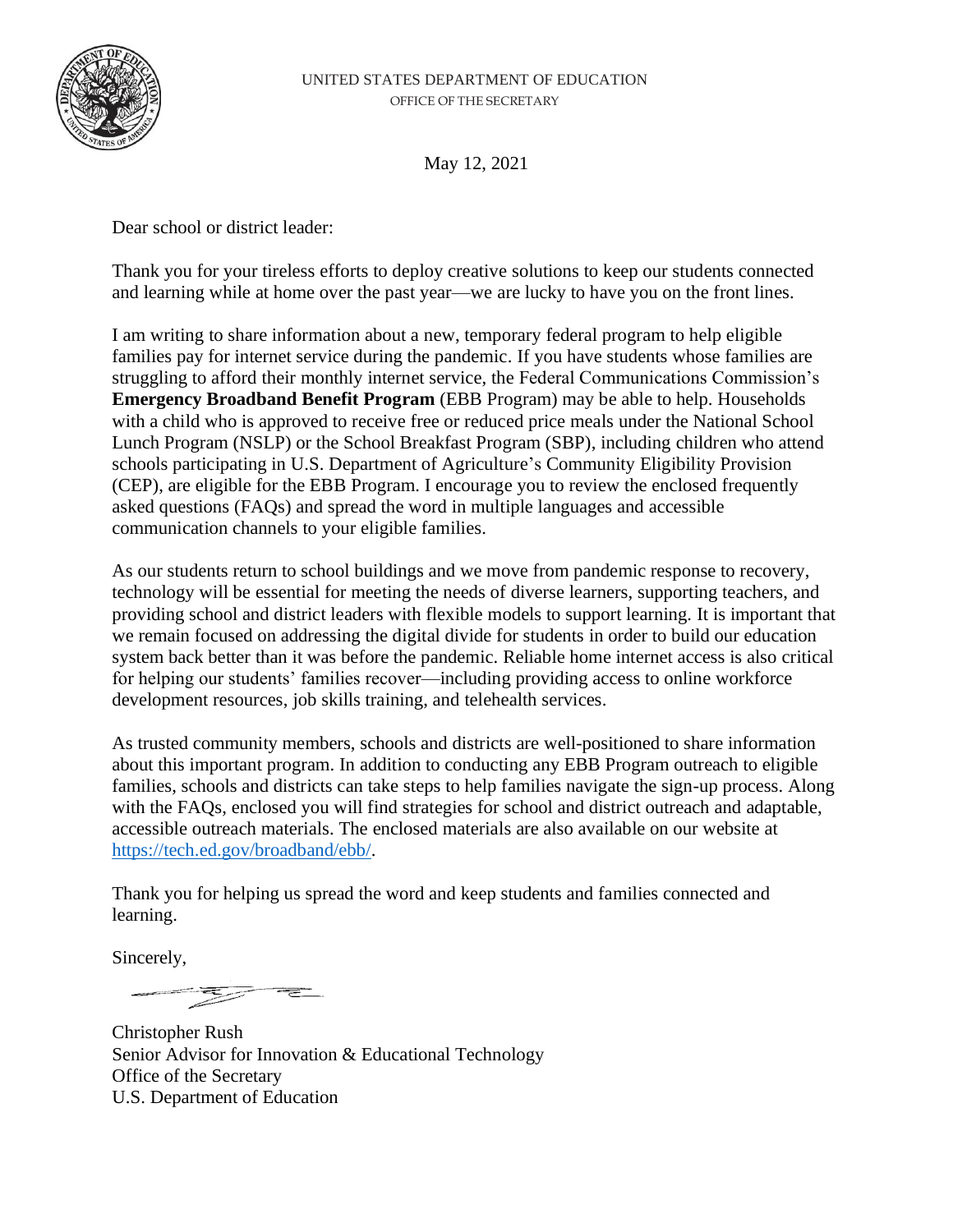#### OET-FY21-04

### **EBB Program Frequently Asked Questions for Schools and Districts**

#### **A. [About the Emergency Broadband Benefit Program \(EBB Program\)](#page-2-0)**

- [A-1. What is the EBB Program and how will it help my students?](#page-2-1)
- [A-2. What does the EBB Program discount cover?](#page-2-2)
- [A-3. Who is eligible for the](#page-2-3) EBB Program?
- [A-4. How long will the EBB Program last?](#page-3-0)
- [A-5. Can participating households continue to receive broadband service when the EBB Program ends?](#page-3-1)
- [A-6. How do families sign up for the EBB Program?](#page-3-2)

[A-7. If families sign up directly for the EBB Program through the National Verifier, will our school/district](#page-5-0)  [be required to verify student free or reduced price school lunch program or the school breakfast program](#page-5-0)  [participation?](#page-5-0)

[A-8. If our school or district is covering the cost of monthly internet service for students, can we be](#page-5-1)  [reimbursed by the EBB Program?](#page-5-1)

[A-9. Can our school or district sign up eligible students and their families for the EBB Program?](#page-5-2)

[A-10. Where can I find additional information about the EBB Program?](#page-6-0)

#### **B. [Strategies for School and District Outreach to Families](#page-6-1)**

- [B-1. Use the outreach toolkit materials to inform eligible families about the EBB Program](#page-6-2)
- [B-2. Create an outreach team or partner with a trusted community-based organization](#page-6-3)
- [B-3. Help families identify participating providers](#page-6-4)
- [B-4. Organize a provider fair](#page-7-0)

[B-5. Adapt and send template letter verifying free or reduced price school lunch/school breakfast program](#page-7-1)  [participation \[Non-CEP schools\]](#page-7-1)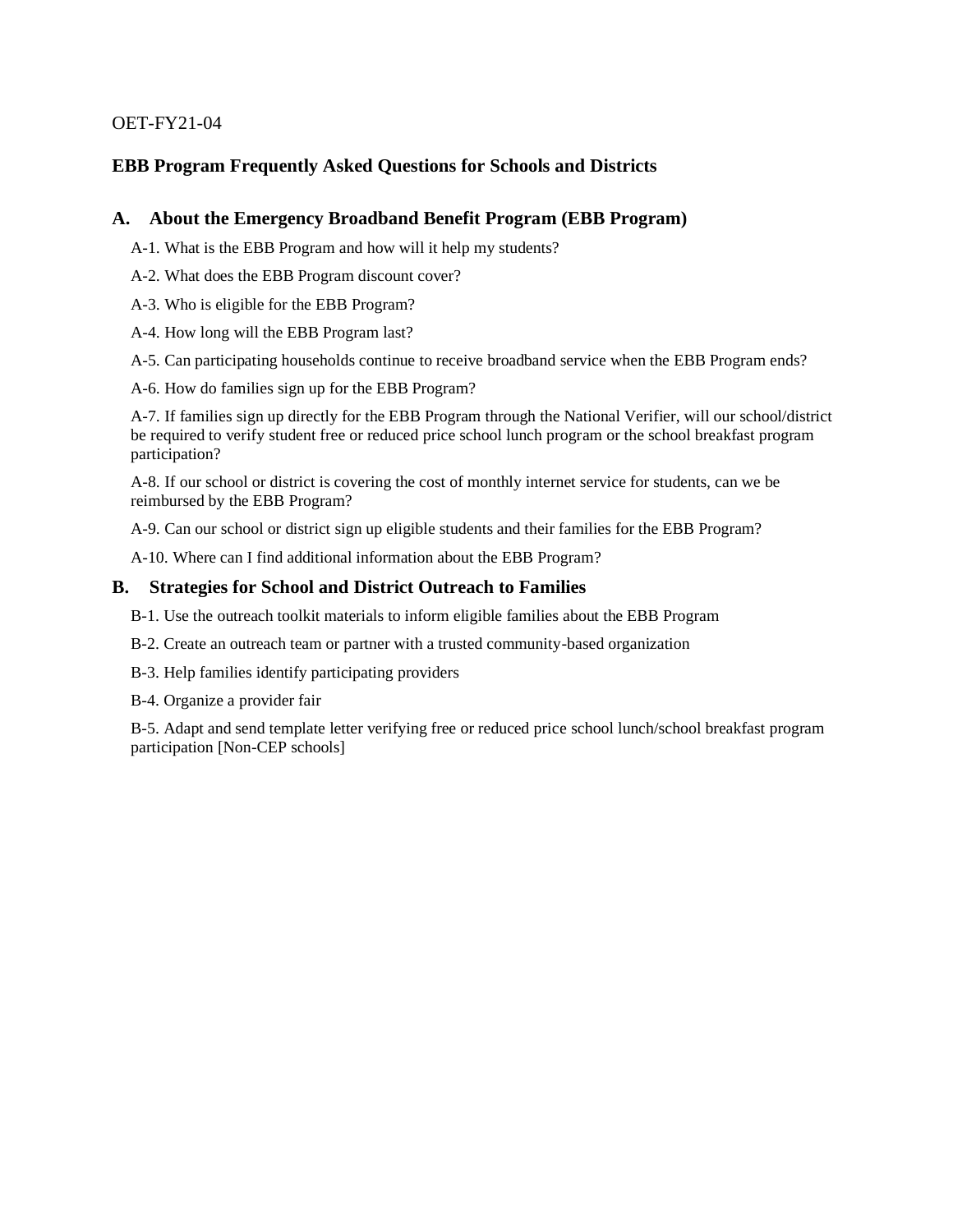# <span id="page-2-0"></span>**A. About the Emergency Broadband Benefit Program (EBB Program)**

### <span id="page-2-1"></span>**A-1. What is the EBB Program and how will it help my students?**

The Federal Communications Commission's (FCC's) EBB Program is a temporary federal program to help eligible households pay for internet service during the pandemic. If you have students whose families are struggling to afford their monthly internet service, this program may be able to help. The Universal Service Administrative Company (USAC) administers the EBB Program under the direction of the FCC. Visit [GetEmergencyBroadband.org](https://getemergencybroadband.org/) for more information.

#### <span id="page-2-2"></span>**A-2. What does the EBB Program discount cover?**

The EBB Program provides a monthly discount of not more than \$50 per month on broadband service and associated equipment (for example, a modem) for eligible households and not more than \$75 per month for households on [qualifying Tribal lands.](https://www.usac.org/about/tribal-nations/)<sup>1</sup> If the participating consumer chooses an eligible plan that costs \$50/month or less, the consumer will receive that service for free, at least until the EBB Program ends.

Each participating household may also receive a one-time discount of up to \$100 for one connected device—a laptop, desktop, or tablet computer—where available from a participating broadband provider, as long as the household contributes more than \$10 and less than \$50 towards the cost of the device. Each participating household is limited to a single device discount.

*School Tip: Not all participating providers are offering a connected device, so this might be something families consider when selecting which participating provider they will use.*

#### <span id="page-2-3"></span>**A-3. Who is eligible for the EBB Program?**

Households with a child who has received approval for benefits under the National School Lunch Program (NSLP) or the School Breakfast Program (SBP), including a child who attends a school participating in the U.S. Department of Agriculture's (USDA) Community Eligibility Provision (CEP), are eligible for the EBB Program. This includes any child who currently receives benefits during the 2020–2021 school year or did so in the 2019–2020 school year. For 2019–2020 or 2020–2021 CEP-participating schools or districts, all students are eligible for the EBB Program.

 $<sup>1</sup>$  The EBB Program will use the same definition of Tribal lands as used in the Lifeline program, including certain</sup> lands near the Navajo Nation treated as Tribal lands. You can find a map of those Tribal lands at [https://www.usac.org/lifeline/get-started/enhanced-tribal-benefit/#Eligible.](https://www.usac.org/lifeline/get-started/enhanced-tribal-benefit/#Eligible) The definition for "Tribal lands" used by the Lifeline program is found in [47 CFR 54.400\(e\)](https://ecfr.federalregister.gov/current/title-47/chapter-I/subchapter-B/part-54/subpart-E/section-54.400#p-54.400(e)), which states that "For purposes of this subpart, 'Tribal lands' include any federally recognized Indian tribe's reservation, pueblo, or colony, including former reservations in Oklahoma; Alaska Native regions established pursuant to the Alaska Native Claims Settlement Act (85 Stat. 688); Indian allotments; Hawaiian Home Lands – areas held in trust for Native Hawaiians by the state of Hawaii, pursuant to the Hawaiian Homes Commission Act, 1920 July 9, 1921, 42 Stat. 108, *seq.,* as amended; and any land designated as such by the Commission for purposes of this subpart pursuant to the designation process in § 54.412."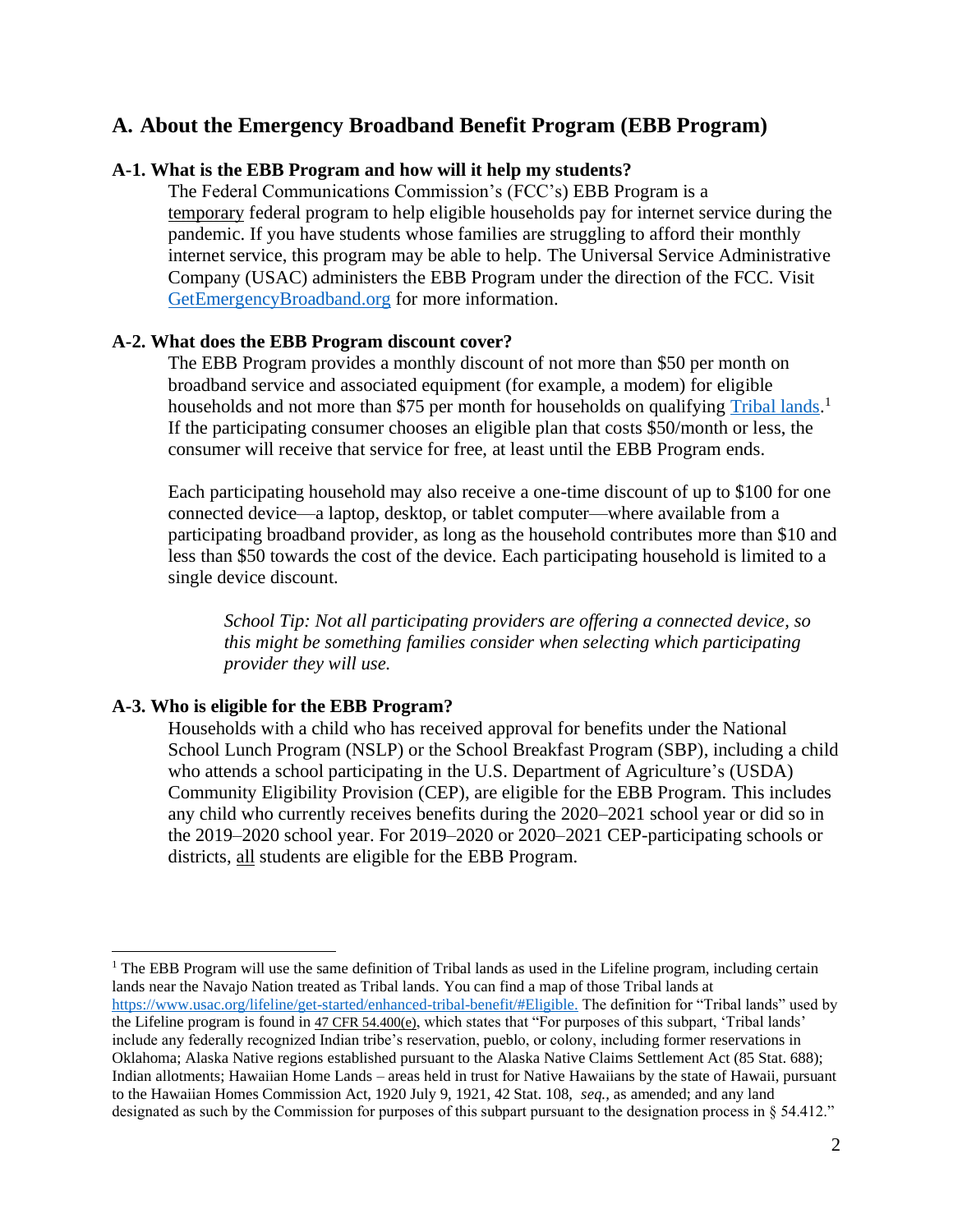In addition, households can qualify for the EBB Program if the household has an income at or below 135 percent of the federal poverty guidelines **OR** any member of the household:

- Received a Federal Pell Grant during the current award year;
- Is enrolled in or qualifies for the Lifeline program through participation in one of the following federal assistance programs:
	- o Medicaid
	- o Supplemental Nutrition Assistance Program (SNAP)
	- o Supplemental Security Income (SSI)
	- o Federal Public Housing Assistance
	- o Veterans and Survivors Pension Benefit
- Participates in one of several **Tribal specific programs**: Bureau of Indian Affairs General Assistance, Tribal Head Start (only households meeting the relevant income qualifying standard), Tribal Temporary Assistance for Needy Families (Tribal TANF), Food Distribution Program on Indian Reservations;
- Experienced a substantial loss of income due to job loss or furlough since February 29, 2020, and the household had a total income in 2020 at or below \$99,000 for single filers and \$198,000 for joint filers; or
- Meets the eligibility criteria for a participating providers' existing low-income or COVID-19 internet service program.

## <span id="page-3-0"></span>**A-4. How long will the EBB Program last?**

The EBB Program is temporary unless Congress chooses to further extend the program. The EBB Program was developed in response to the COVID-19 pandemic and will end once the program funds are exhausted or 6 months after the Department of Health and Human Services declares an end to the pandemic, whichever comes first. Providers must give participants at least 30 days' notice before the termination of the EBB Program so that participating households have time to decide whether to "opt-in" to continuing service.

## <span id="page-3-1"></span>**A-5. Can participating households continue to receive broadband service when the EBB Program ends?**

When the EBB Program ends, households will need to opt-in or request to continue broadband services with their provider before the provider can increase the household's monthly payment. If a participating household does not opt-in or select a new service plan with their provider, their broadband service will end once the EBB Program ends. Even if a participating household had service with the same provider before enrolling in the EBB Program, they will need to opt-in to continue broadband services after the program ends.

### <span id="page-3-2"></span>**A-6. How do families sign up for the EBB Program?**

1. Use USAC's [Companies Near Me](https://getemergencybroadband.org/companies-near-me/) tool to confirm whether there is a participating internet service provider offering service in their area.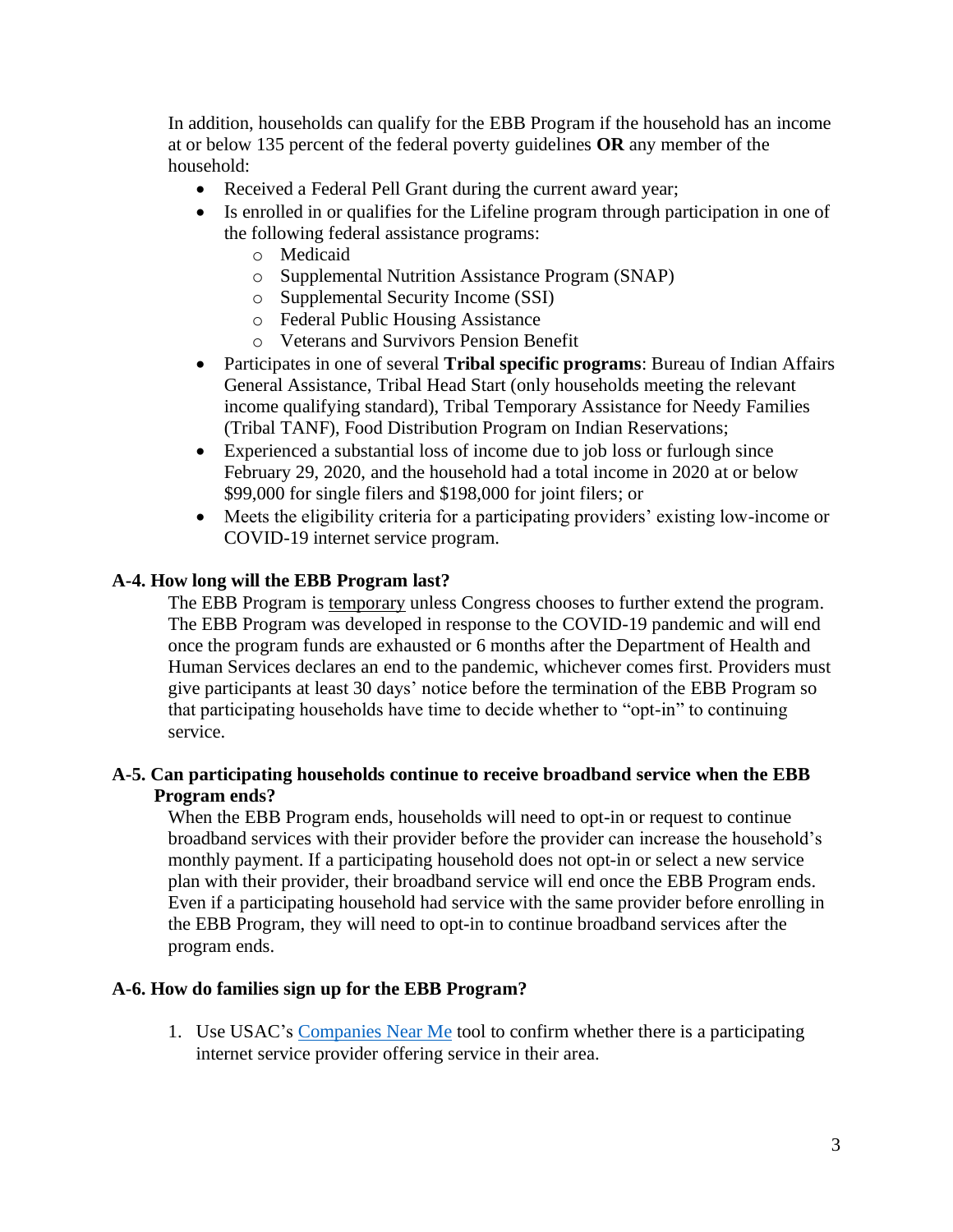*School Tip: Some participating providers may not have coverage in all parts of your community, so it is important for each family to check with the provider(s) listed for their zip code to confirm they offer service to their address.*

- 2. There are several ways to sign up for the program, so families should contact their preferred participating provider for more information. A service provider may operate its own eligibility process if they have received approval from the FCC. The service provider also may work with the school to confirm household eligibility through the free or reduced price school lunch program or school breakfast program if the school has obtained written consent from the family to release such information. A service provider may also use or direct applicants to use the Lifeline National Eligibility Verifier (National Verifier) application process, which is administered by USAC. National Verifier applications can be completed at a participating service provider store location, [online,](https://getemergencybroadband.org/how-to-apply/) or via mail.
- 3. When applying, applicants must provide: (a) full name, (b) date of birth, and (c) address. To verify their identity, applicants may provide the last four digits of their Social Security Number (SSN), or their full Tribal Identification (ID) Number, or they can submit one of the following to verify their identity: a U.S. Governmentissued ID, military ID, U.S. passport, U.S. driver's license or ID, or an Individual Taxpayer Identification Number. If the household is eligible through a child or dependent, applicants will also be asked to provide similar information for the benefit qualifying person. More information on forms of documentation is available on the USAC website:<https://getemergencybroadband.org/how-to-apply/show-you-qualify/>

*School Tip: If households are unable or uncomfortable using the last four digits of their Social Security Number, they can use one of the other forms of identification listed above.*

- 4. Verify eligibility. Families qualifying for the EBB Program using their NSLP or SBP eligibility status will also need to submit certain information and/or documentation to verify their eligibility for the EBB Program, depending on whether their child attends a CEP school or district:
	- For CEP schools or districts:
		- o If applying [online,](https://getemergencybroadband.org/how-to-apply/) select the eligible CEP school/district from the dropdown menu.
		- o If applying by mail, provide the school name, city, and state of a school that participates in the Community Eligibility Provision for the 2019–2020 and/or 2020–2021 school years.
	- For non-CEP schools or districts:
		- o Documentation verifying student participation in the NSLP and SBP, including a school or district-issued letter confirming student participation in either program during the 2019–2020 or 2020–2021 school year. A [template letter](https://tech.ed.gov/files/2021/05/Template-FRPL-Verification-Letter-FCC-EBBProgram.docx) that can be adapted is available in the [outreach toolkit.](https://tech.ed.gov/broadband/ebb/)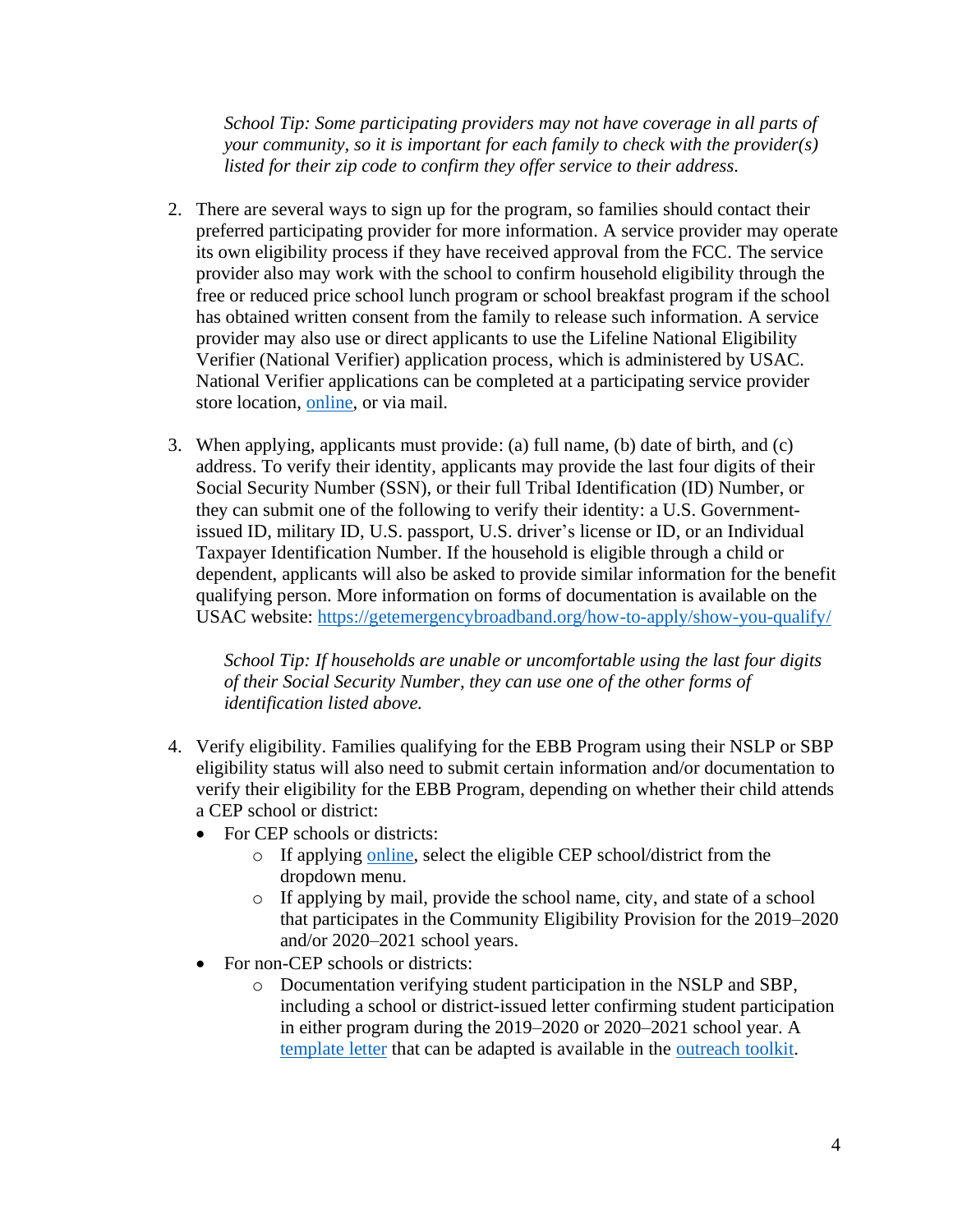<span id="page-5-0"></span>**A-7. If families sign up directly for the EBB Program through the National Verifier, will our school/district be required to verify student free or reduced price school lunch program or the school breakfast program participation?**

No. If families sign up directly for the EBB Program through the National Verifier, schools and districts will not be contacted to verify student participation in the NSLP and SBP.

- For CEP schools or districts, the USAC will automatically check the name of the CEP school or district against the [Food Research and Action Center \(FRAC\)](https://frac.org/community-eligibility-database/)  [database](https://frac.org/community-eligibility-database/) to confirm CEP status and household's eligibility.
- For non-CEP schools, neither USAC nor the participating provider will be contacting the school or district to confirm the student's participation in the free or reduced price school lunch program or school breakfast program.

## <span id="page-5-1"></span>**A-8. If our school or district is covering the cost of monthly internet service for students, can we be reimbursed by the EBB Program?**

If the school, district, local government, or other community organization is paying the full cost of internet service and the receiving household does not pay any fee for the service, the EBB Program subsidy cannot be claimed by the school, district, etc. or the household. If any such local program ends, going forward eligible households could instead receive a discount through the EBB Program.

## <span id="page-5-2"></span>**A-9. Can our school or district sign up eligible students and their families for the EBB Program?**

It is possible for a school or district to verify the eligibility status of students and their families for the EBB Program; however, there are several important considerations:

- 1. **Protecting student privacy.** In accordance with student privacy requirements under the Family Educational Rights and Privacy Act (FERPA) and the National School Lunch program,<sup>2</sup> a school or district that initiates sign up for eligible students must obtain written consent to share student participation in the free or reduced price school lunch program or the school breakfast program with a participating provider. A [template consent form](https://tech.ed.gov/files/2021/05/Sample-Consent-Form-FCC-EBBProgram.docx) that can be adapted is available in the outreach toolkit.
- 2. **Working with participating providers.** To verify eligibility, schools would need to work directly with the participating provider or providers in their area, and those providers may need to seek additional authorization from the FCC to operate their own verification process using the NSLP and SBP meal eligibility status information provided by the school. Schools interested in this option should discuss this with local providers directly to see if the providers have the ability to operate this type of verification process.

<sup>2</sup> Under FERPA, an educational agency (e.g., a local educational agency) or institution (i.e., a public elementary or secondary school, or an institution of postsecondary education) may not disclose personally identifiable information from student education records to a third party, such as an internet service provider, without prior written consent from a parent or eligible student, unless the disclosure meets an exception to FERPA's general consent requirement. See 20 U.S.C. §§ 1232g(b), (h), (i), and (j); 34 CFR §§ 99.30 and 99.31. In addition, Section 9(b)(6) of the Richard B. Russell National School Lunch Act (NSLA) (42 U.S.C. § 1758(b)(6)), administered by the USDA, also applies to the use and disclosure of any information obtained from applications for free and reduced-price school meals.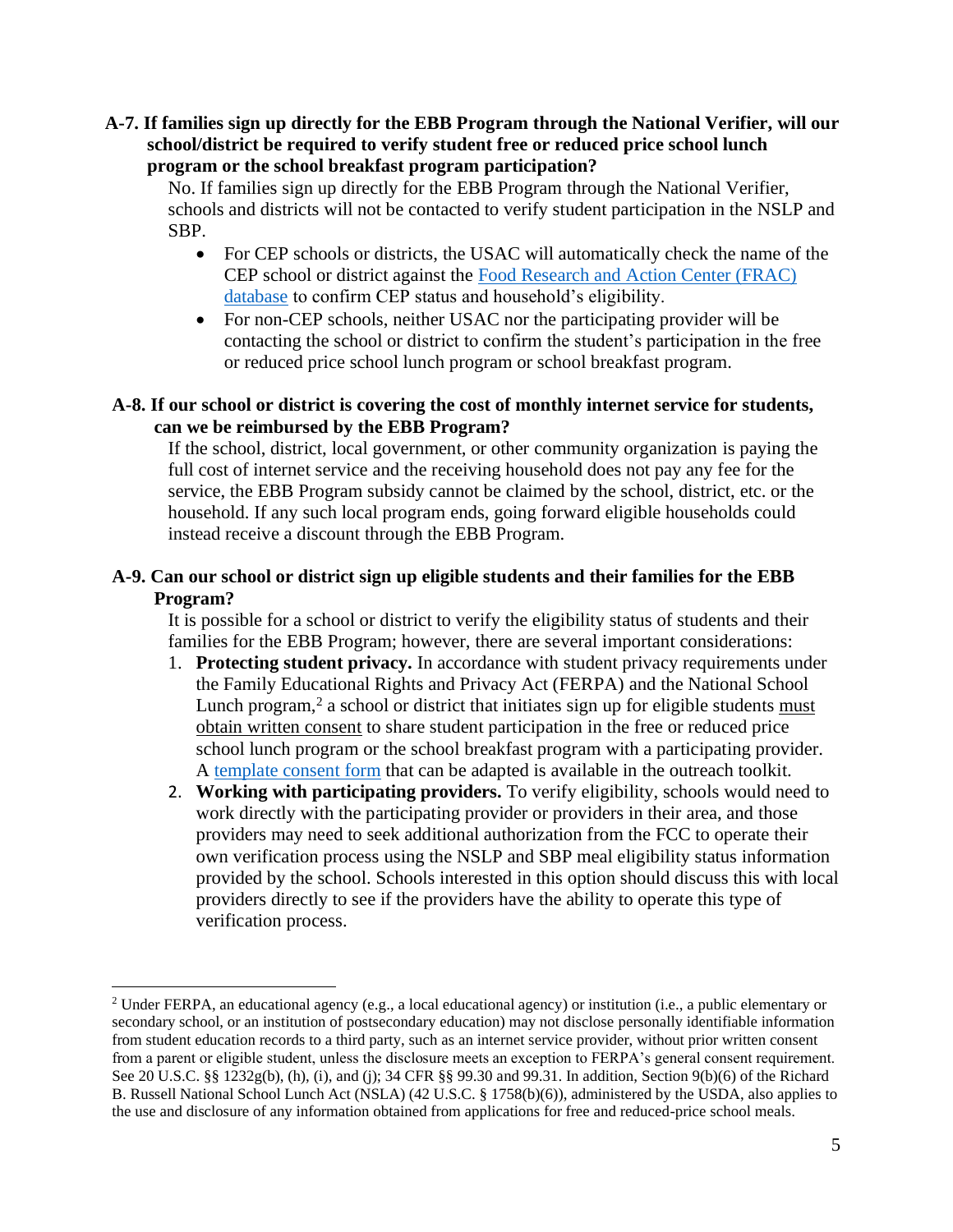### <span id="page-6-0"></span>**A-10. Where can I find additional information about the EBB Program?**

Additional information can be found on USAC's consumer website, [https://GetEmergencyBroadband.org,](https://getemergencybroadband.org/) or by calling the USAC Emergency Broadband Support Center at (833) 511-0311. You can also find information on the FCC's website, [https://www.fcc.gov/broadbandbenefit.](https://www.fcc.gov/broadbandbenefit)

## <span id="page-6-1"></span>**B. Strategies for School and District Outreach to Families**

As trusted community members, schools and districts are encouraged to engage in outreach to eligible families. In addition, schools and districts can take steps to help families navigate the sign-up process. Consider using the following strategies to get the word out to families:

#### <span id="page-6-2"></span>**B-1. Use the outreach toolkit materials to inform eligible families about the EBB Program**

The attached outreach toolkit includes sample social media graphics and posts, newsletter and email content, and printable fliers. Some of these materials have also been translated into Spanish, Korean, Vietnamese, Tagalog, Traditional Chinese, Arabic, Portuguese, Haitian Creole, French, Somali, Amharic, Burmese, and Russian. You can also download this content and other helpful outreach materials at the FCC's website <https://www.fcc.gov/emergency-broadband-benefit-outreach-toolkit> and at USAC's website [https://getemergencybroadband.org/help/resources/.](https://getemergencybroadband.org/help/resources/) Consider the best communication methods for reaching your eligible families, including sending emails or newsletters, distributing printed fliers with school lunches, or using social media channels. These materials can be adapted or customized for your school or district.

#### <span id="page-6-3"></span>**B-2. Create an outreach team or partner with a trusted community-based organization**

Limited digital skills or language barriers may present barriers to families navigating the sign-up process. Families may also be hesitant to share personal information required for sign-up. These barriers may disproportionately impact English learners, children of immigrants without documentation, or students experiencing homelessness. Launching an outreach team made up of students, families, or trusted community partners can help address these barriers to access. DigitalBridgeK-12 has resources on how to start and train an outreach team and outreach tips and templates: [https://digitalbridgek12.org/needs-assessment-playbook/.](https://digitalbridgek12.org/needs-assessment-playbook/)

### <span id="page-6-4"></span>**B-3. Help families identify participating providers**

The first step to sign up for the EBB Program is to confirm which local providers are participating in the program. Schools and districts can proactively help eligible families identify which local providers are participating by assembling a list of participating providers by zip code using the USAC [Companies Near Me](https://getemergencybroadband.org/companies-near-me/) tool. Providing this localized list along with the EBB Program information may be helpful for families that have limited technology access, digital skills, or language barriers. Alternatively, a school or district outreach team can offer in-person or virtual support for eligible families trying to identify participating providers. It is important to note that there may be some communities that do not have any participating providers. In addition, rural communities without existing broadband infrastructure may be limited in their ability to take advantage of the EBB Program.